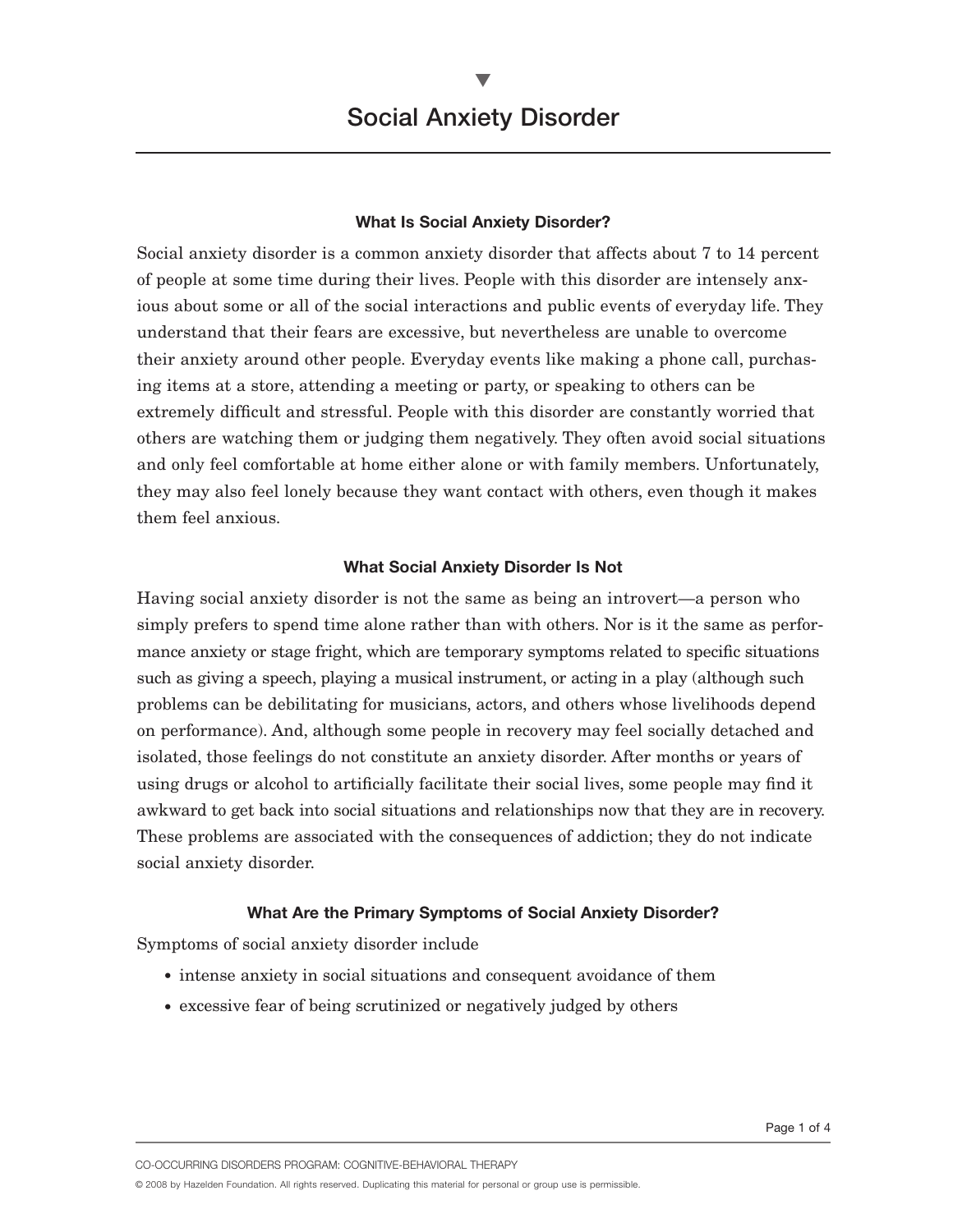• physical symptoms of anxiety, including confusion, pounding heart, sweating, shaking, blushing, muscle tension, upset stomach, and diarrhea

Common anxiety-producing situations for people with this disorder include

- eating or drinking (any beverage) in front of others
- writing or working in front of others
- being the center of attention
- interacting with other people, including dating or going to parties
- asking questions or giving reports in groups
- using public toilets
- talking on the telephone

## **What Is the Cause of Social Anxiety Disorder?**

There is no single known cause of social anxiety disorder, but it is believed that biological, physical, and environmental factors play a significant role.

# **What Are the Usual Treatments for Social Anxiety Disorder?**

Effective treatments include cognitive-behavioral therapy (CBT), medications, or both. CBT works by helping people identify and replace negative thoughts and behaviors with more positive and useful ones. Emphasis is placed on developing new coping skills, reducing avoidance of social situations, and learning to modify negative thoughts and feelings about social interactions.

The most effective medications for this disorder are antidepressants. Benzodiazepines are sometimes prescribed, but they are less effective for treating the disorder. Beta-blockers, often used to treat heart conditions, may also be used to minimize certain physical symptoms of anxiety, such as rapid heartbeat and shaking.

Research has shown that gains made in CBT are lasting, even after the therapy sessions have ended: typically, the person is less anxious in social situations, and thus avoids them less. However, the gains made with medications revert to near baseline if the medication is discontinued. Sometimes CBT and medications are combined.

# **How Does the Use of Alcohol and Other Drugs Affect Social Anxiety Disorder?**

Many people use drugs or alcohol to reduce the symptoms of anxiety in social situations. Although these substances often provide short-term relief from anxiety, they often worsen

CO-OCCURRING DISORDERS PROGRAM: COGNITIVE-BEHAVIORAL THERAPY

© 2008 by Hazelden Foundation. All rights reserved. Duplicating this material for personal or group use is permissible.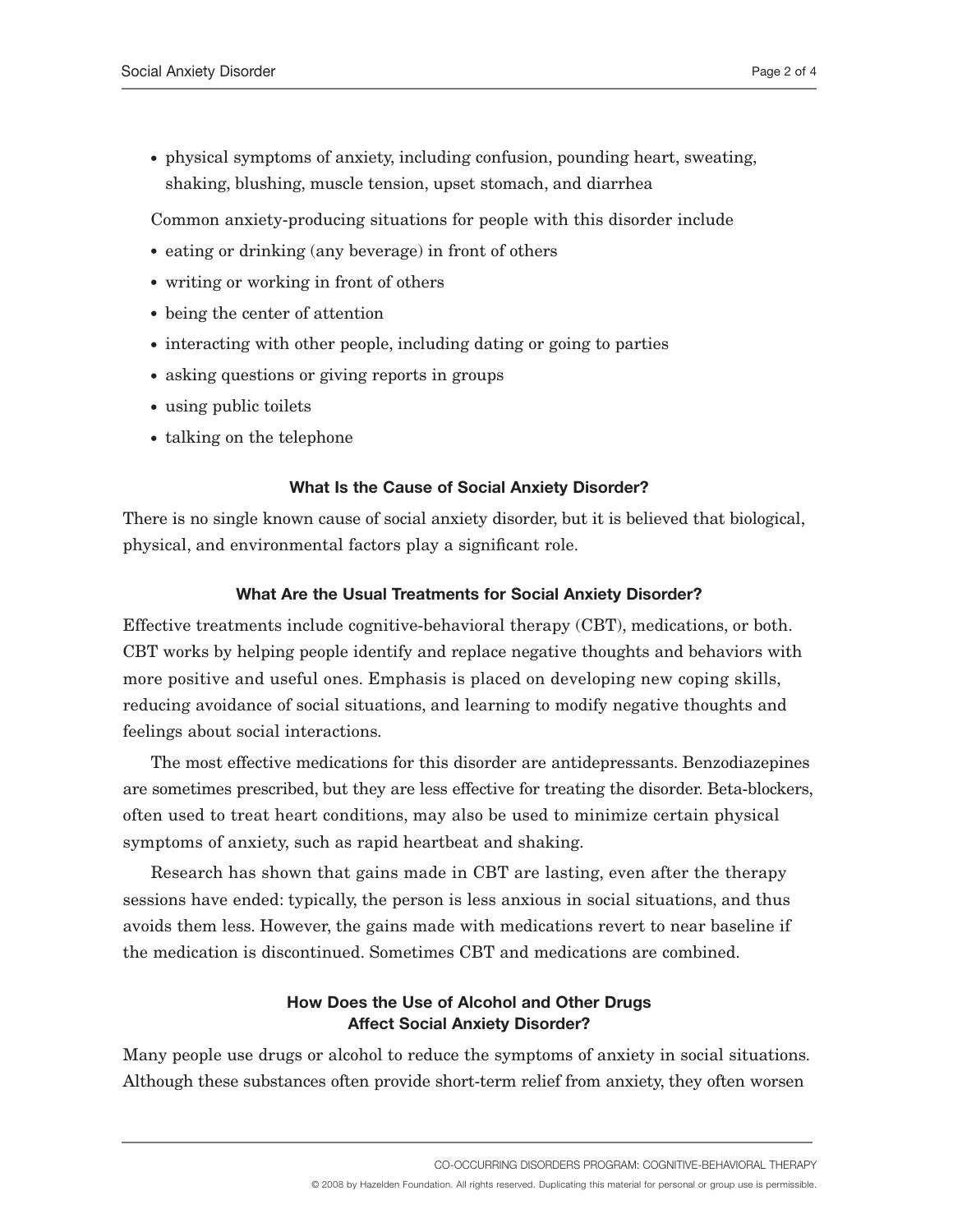it in the long run. In addition, using substances to deal with anxiety can impede people from developing better coping skills and may lead to addiction.

The benzodiazepine medications sometimes prescribed for this disorder are themselves addictive. This can compound the challenges of recovering from co-occurring social anxiety and substance use disorders. For a person with a vulnerability to an alcohol or drug addiction, the best choice may be CBT, an antidepressant medication, or both.

## **How Does Social Anxiety Disorder Affect Addiction Treatment and Recovery?**

For people with both social anxiety disorder and addiction, one major problem is that their fear of social situations may prevent them from seeking professional help. People may feel anxious about entering into a professional relationship and exposing themselves to the scrutiny of other people. They may also have mistaken ideas about addiction treatment programs, such as negative stereotypes from popular media and film. The prospect of group therapy or an AA meeting in a crowded, poorly lit church basement can be terrifying to a person who is anxious about groups of strangers. But these safe places, once entered, can be highly therapeutic, and the "strangers" quickly become allies.

And, as with other anxiety disorders, once the person stops using drugs or alcohol, the anxiety symptoms may reappear and even worsen, possibly increasing the risk of relapse. Addiction treatment will help with management of these symptoms, but the person may become impatient with his or her progress or feel anxious, tempting him or her to return to substance use.

Moreover, benzodiazepine medications have addictive potential. Although these medications are frequently prescribed for social anxiety disorder, they are less effective than antidepressants. If a benzodiazepine has already been prescribed, a switch to an antidepressant may be in order.

CBT, a non-medication-based solution, is one of the best treatments for social anxiety disorder for a person with addiction. Furthermore, in studies of people with this disorder, the benefits of CBT are shown to be more lasting, surpassing those of medications beyond the end of treatment.

## **Treatment for Co-occurring Social Anxiety and Substance Use Disorders**

For a person with a co-occurring substance use and social anxiety disorder, it is important to get treatment for both disorders. Trying to deal with the substance use disorder without

CO-OCCURRING DISORDERS PROGRAM: COGNITIVE-BEHAVIORAL THERAPY

© 2008 by Hazelden Foundation. All rights reserved. Duplicating this material for personal or group use is permissible.